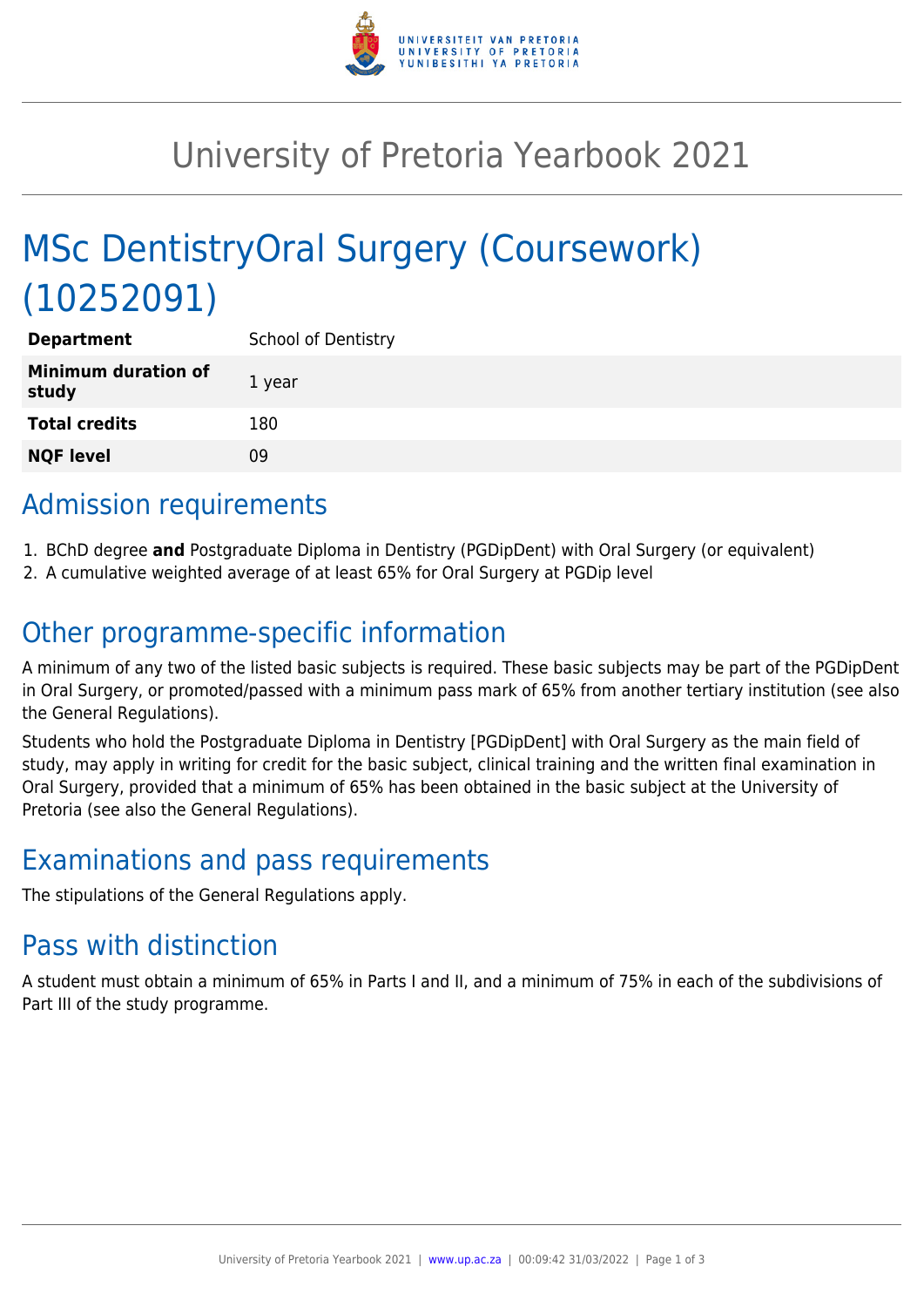

## Curriculum: Final year

**Minimum credits: 180**

### **Core modules**

### **Anatomy and principles of surgery 800 (CBA 800)**

| <b>Module credits</b>         | 24.00                           |
|-------------------------------|---------------------------------|
| <b>NQF Level</b>              | 09                              |
| <b>Prerequisites</b>          | No prerequisites.               |
| <b>Language of tuition</b>    | Module is presented in English  |
| <b>Department</b>             | Maxillo Facial and Oral Surgery |
| <b>Period of presentation</b> | Year                            |
|                               |                                 |

### **Maxillo-facial radiology and principles of surgery 800 (CBR 800)**

| <b>Module credits</b>         | 24.00                           |
|-------------------------------|---------------------------------|
| <b>NQF Level</b>              | 09                              |
| <b>Prerequisites</b>          | No prerequisites.               |
| <b>Language of tuition</b>    | Module is presented in English  |
| <b>Department</b>             | Oral Pathology and Oral Biology |
| <b>Period of presentation</b> | Year                            |

### **Clinical training 891 (KGM 891)**

| <b>Module credits</b>         | 12.00                           |
|-------------------------------|---------------------------------|
| <b>NQF Level</b>              | 09                              |
| <b>Prerequisites</b>          | No prerequisites.               |
| <b>Language of tuition</b>    | Module is presented in English  |
| <b>Department</b>             | Maxillo Facial and Oral Surgery |
| <b>Period of presentation</b> | Year                            |

### **Mini-dissertation: Oral Surgery 892 (KGM 892)**

| <b>Module credits</b>         | 60.00                           |
|-------------------------------|---------------------------------|
| <b>NQF Level</b>              | 09                              |
| Language of tuition           | Module is presented in English  |
| <b>Department</b>             | Maxillo Facial and Oral Surgery |
| <b>Period of presentation</b> | Year                            |